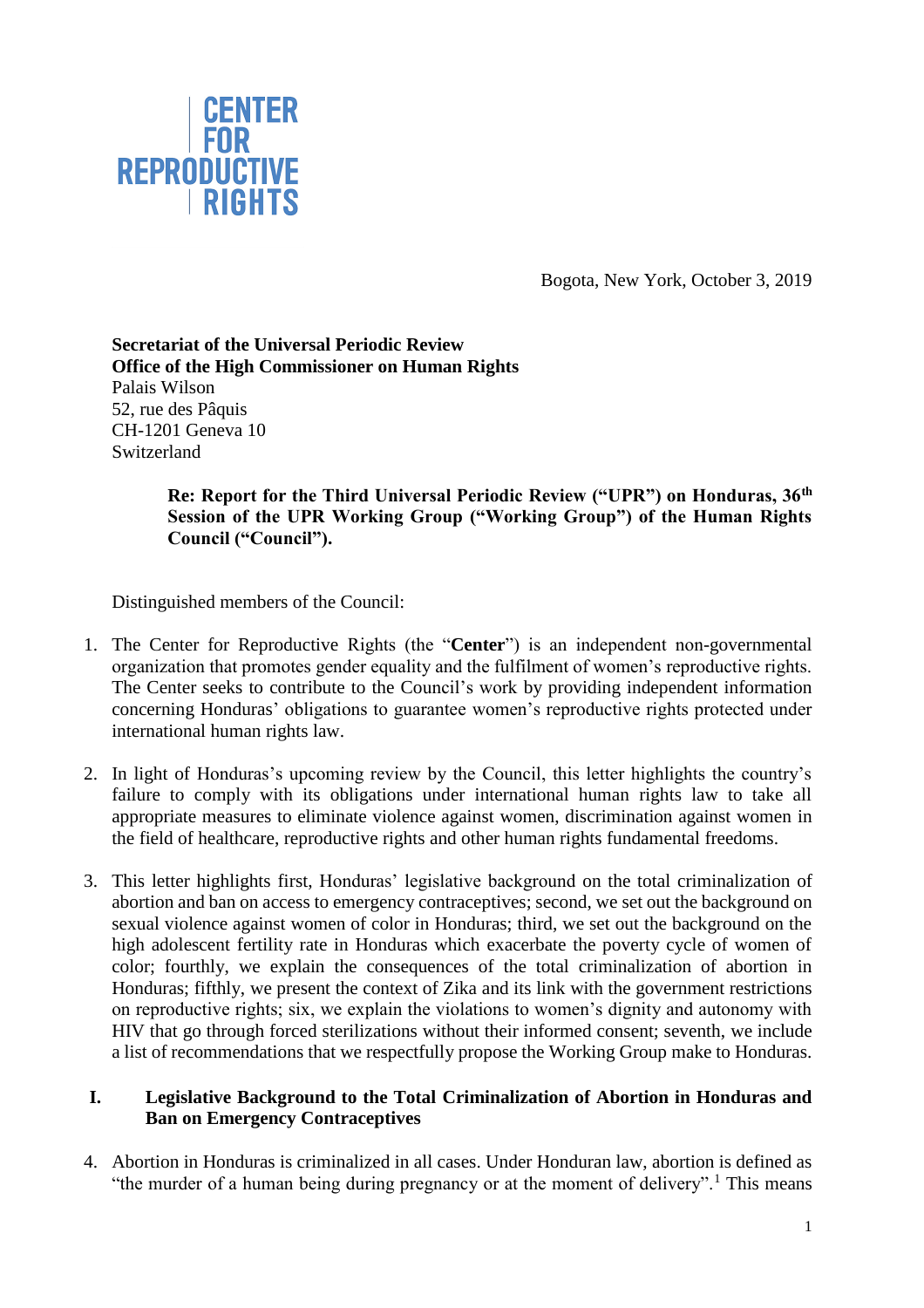

that abortion-related crimes are considered homicide. Women who consensually undergo an abortion procedure face between three to six years of imprisonment, as does the person who performed the procedure. Where there is no consent to the abortion the person performing it faces between six to eight years of imprisonment. In circumstances where violence, intimidation or deceit is used, a person may be imprisoned for eight to ten years.<sup>2</sup>

- 5. The main victims of the total ban on abortion are sexual assault victims, adolescent girls, and poor women and adolescent girls who live in rural areas. The highest number of discharges from hospital associated with an abortion are from women living in rural areas who are illiterate or only have primary level education.<sup>3</sup> Several Human Rights bodies has noted that indigenous people and Afro-Honduran communities are particularly affected by poverty.<sup>4</sup> This means that the criminalization of abortion disproportionately affects those poor indigenous and Afro-Honduran women who live in rural areas.
- 6. Access to contraceptives is often critical in countries where access to an abortion to prevent an unwanted pregnancy is criminalized. The World Health Organization ("**WHO**") recognizes that all women and girls at risk of unintended pregnancy have a right to access emergency contraception.<sup>5</sup> Emergency contraception can prevent pregnancy in approximately 95 percent of situations and is especially effective if taken within 5 days of sexual intercourse.<sup> $\overline{6}$ </sup> WHO recommends that the use of emergency contraception be integrated into healthcare services for populations most at risk of exposure to unprotected sex, namely women and girls who are victims of sexual assault.<sup>7</sup> In Honduras, there is a ban on contraceptives, including emergency contraceptives. In 2009 the Secretary of Health issued an administrative regulation which prohibits the sale, distributions, and use of contraceptives based on the misunderstanding of the mechanism of action of emergency contraception equating it to an early abortion.<sup>8</sup> The ban on emergency contraceptives, which also imposes punishment on anyone who breaches it, was upheld by the Honduras Supreme Court in 2012. $9$
- 7. In May 2017, the Honduran government rejected the opportunity to amend the law to legalize abortion in cases of rape, fetal disability or where continuing the pregnancy would pose a risk to the life of the mother, despite significant international pressure on Honduras to amend its laws.<sup>10</sup> Honduras instead reauthorized the Penal Code.<sup>11</sup> This decision ignores the desperate need of Honduran women to access a safe abortion in a country that has significantly high rates of gender based violence.<sup>12</sup>

#### **II. Background on high rates of violence, including sexual violence in Honduras**

8. Honduras continues to rank as one of the most dangerous countries in the world.<sup>13</sup> In 2015 there were 5,148 recorded intentional homicides in the country. And, between 2017 and 2018, Honduras was the second place on femicides and women violent deaths, with numbers of 8.53 and 8.22. The numbers in the last 10 years are alarming: between 2009 and 2018, 4,742 women and girls, died in a violent way.<sup>14</sup> Between January and august of this year, 198 women have been murdered.<sup>15</sup>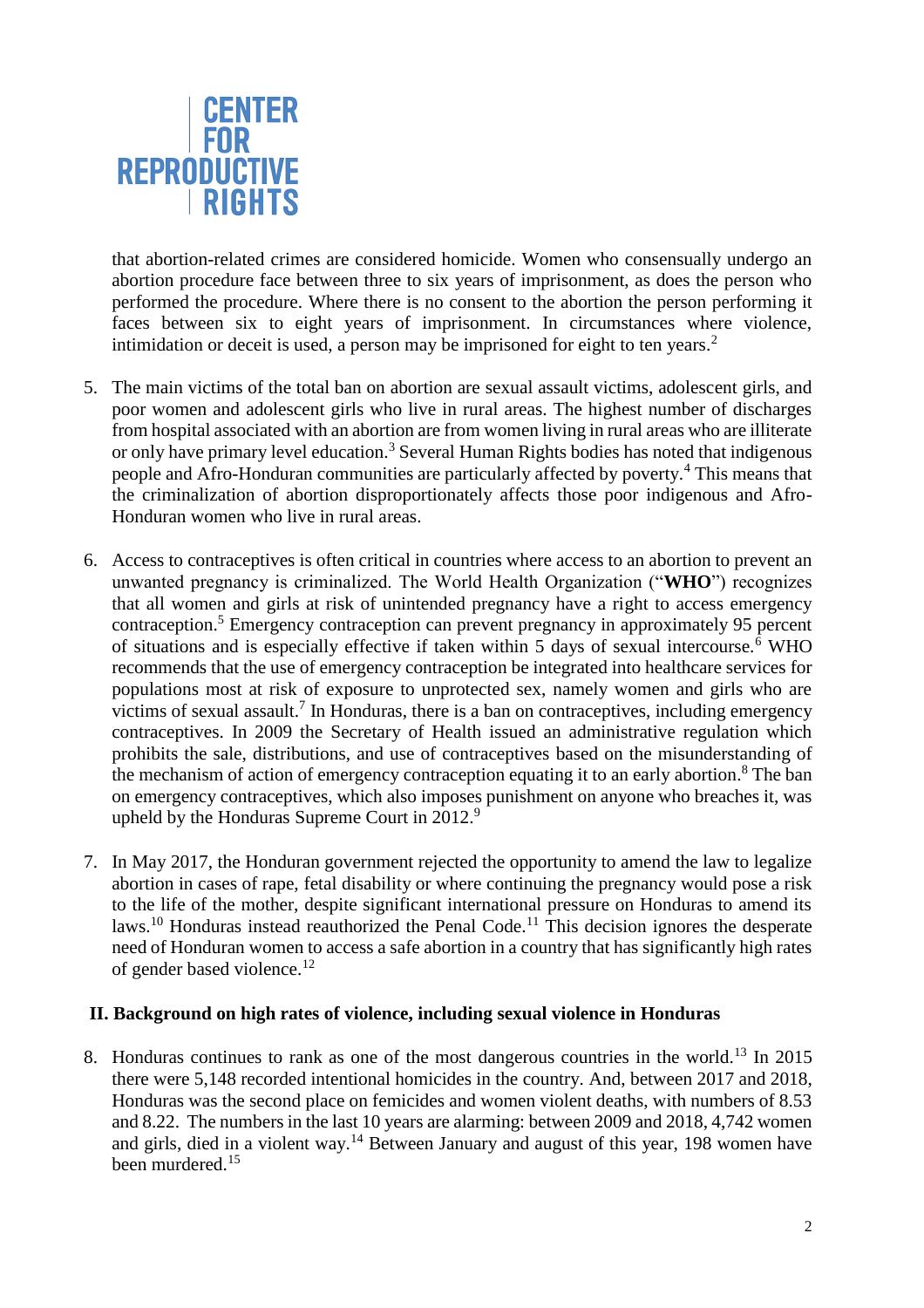

- 9. Violent Gender-based violence is also a significant problem in the country, with Honduras recording one of the highest femicide rates in the world. In 2012, femicide was considered the second-highest cause of death for women of reproductive age.<sup>16</sup> Women of color are the main targets of domestic violence as a result of machismo cultural power dynamics. Of the 20,000 complaints received by the Public Prosecutor in 2012 related to gender-based violence, 74.6 per cent concerned domestic and intrafamily violence.<sup>17</sup> Rates of sexual violence likewise remain high and stories of sexual abuse are common.
- 10. In 2015, there were 18.38 rates of sexual violence per 100, 000 of the population recorded by police.<sup>18</sup> Local civil society actors, allege that in 2015 alone, 2,774 women and girls reported a sexual crime to the Public Ministry.<sup>19</sup> In the capital, Tegucigalpa, a reported 78 per cent of women have experienced some form of violence, including sexual assault in just two neighborhoods. 20
- 11. There is no data that breaks down the ethnic or cultural background of women in Honduras who have been subject to violence, including sexual violence. However, there is evidence to suggest that violence, including gender-based violence affects indigenous women in Honduras in unique ways. Indigenous women not only experience gender discrimination but also racial discrimination due to their membership of a particular racial or ethnic group.<sup>21</sup> As a result of this, indigenous women experience violence in contexts unique from those of non-indigenous women. For example, indigenous women face violence in the context of defending human rights. According to Victoria Tauli Corpuz, the Special Rapporteur on the rights of indigenous peoples, the murder of indigenous leaders who defend their land is a common cause of complaint to the Office of the Special Prosecutor for Ethnic Groups and Cultural Heritage.<sup>22</sup> In fact, violence against indigenous women gives rise to some of the highest number of complaints to the Office of the Special Prosecutor for Ethnic Groups and Cultural Heritage.<sup>23</sup>
- 12. In March 2016, the indigenous and environmental rights campaigner, Berta Caceres, was murdered in her home, with accusations that the perpetrators were connected to the Honduran hydroelectric company Caceres was campaigning against.<sup>24</sup> Before her assassination, Caceres had faced smear campaigns, sexual harassment and numerous death threats. Sexual threats and acts of violence against female indigenous land rights activists have also been reported in connection with dam development projects such as the Agua Zarca project in the Rio Blanco region. $25$
- 13. The existing culture of impunity in Honduras compounds the problem of gender-based violence. Between 2012 and 2014 there were almost 5, 000 sexual violence complaints filed by the Special Prosecutor for Women, of which only 134 resulted in a conviction.<sup>26</sup> According to Rashida Manjoo, the U.N. Special Rapporteur on violence against women, the impunity rate for sexual violence and femicide crimes may be as high as  $95$  per cent.<sup>27</sup> Access to justice is also a problem, with local civil society actors noting that while most victims do not generally report cases of sexual violence, those that do usually withdraw a complaint due to a lack of financial means as well as fear of reprisals. $^{28}$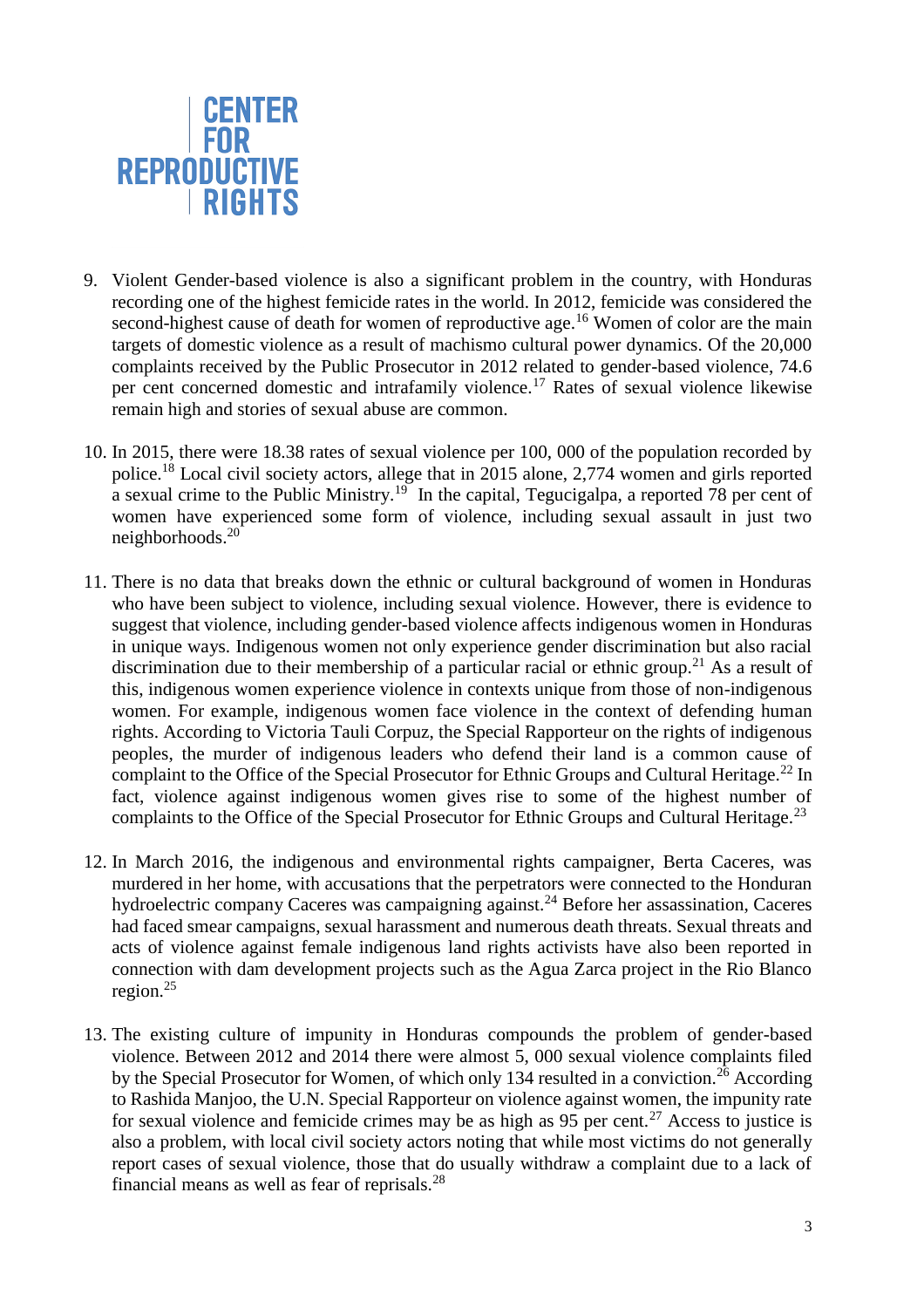

14. The systematic and historical racism and discrimination faced by indigenous women and women of color specifically affecting access to justice for this group. This is compounded by the problem that justice officials are often unaware of the languages and cultures of the indigenous peoples in Honduras.<sup>29</sup> While Honduras has established the Office of the Special Prosecutor for Ethnic Groups and Cultural Heritage, a lack of financial and human resources effects the ability of the Office to carry out its functions effectively.<sup>30</sup>

### **III. High fertility rates among adolescent girls of color in Honduras**

- 15. Unmet need for contraception among adolescent girls remains high in Honduras. The rate of unmet need for contraception among sexually active unmarried adolescent girls was at 4 per cent in 2014.<sup>31</sup> While up to 79.5 per cent of unmarried, sexually active adolescent girls report not wanting to have a child in the next couple of years only 46.2 per cent use a method to prevent pregnancy.<sup>32</sup> The lack of public discussion and education on family planning among adolescents contributes to the high levels of adolescent pregnancy and childbearing. This has a detrimental socio-economic effect on young women in Honduras.
- 16. Honduras has one of the highest fertility rate among adolescents in Latin America.<sup>33</sup> The mean age of a mother at first birth is only 20.4 years.<sup>34</sup> Furthermore, up to 26 per cent of women give birth before the age of 18.<sup>35</sup> In 2015, the adolescent fertility rate stood at 65 births per 1000 live births for girls aged between 15 and 19.<sup>36</sup> According to the think tank, Guttmacher Institute, up to 45 per cent of births for women under 20 were unplanned.<sup>37</sup>
- 17. While there is little analysis in this area from a human rights-based perspective, it is well documented that adolescent pregnancy exacerbates poverty and illiteracy among future generations.<sup>38</sup> Poverty and illiteracy also correlate with high rates of adolescent pregnancy, thus reinforcing the poverty cycle. Poverty and illiteracy also disproportionately affects women of color and indigenous women in Honduras.
- 18. According to the Special Rapporteur on the rights of indigenous peoples, illiteracy levels among the Pech and Chortí indigenous women are as high as 36 per cent and 39.6 per cent respectively. This is significantly higher than the rest of the population at 14.9 per cent.<sup>39</sup> The high illiteracy levels can be attributed to many factors, including a lack of access to adequate education due to a shortage of materials, staff, lack of access to health care, and lack of infrastructure in indigenous communities.<sup>40</sup>

#### **IV. The Consequences of the Total Criminalization of Abortion in Honduras**

19. The criminalization of abortion and the ban on emergency contraceptives disproportionately affects, victims of sexual abuse, adolescent girls, and poor women. According to Centro de Derechos de Mujeres, the largest reproductive rights organization monitoring the situation in the country, despite the criminalization of abortion there are between 50, 749 to 82,135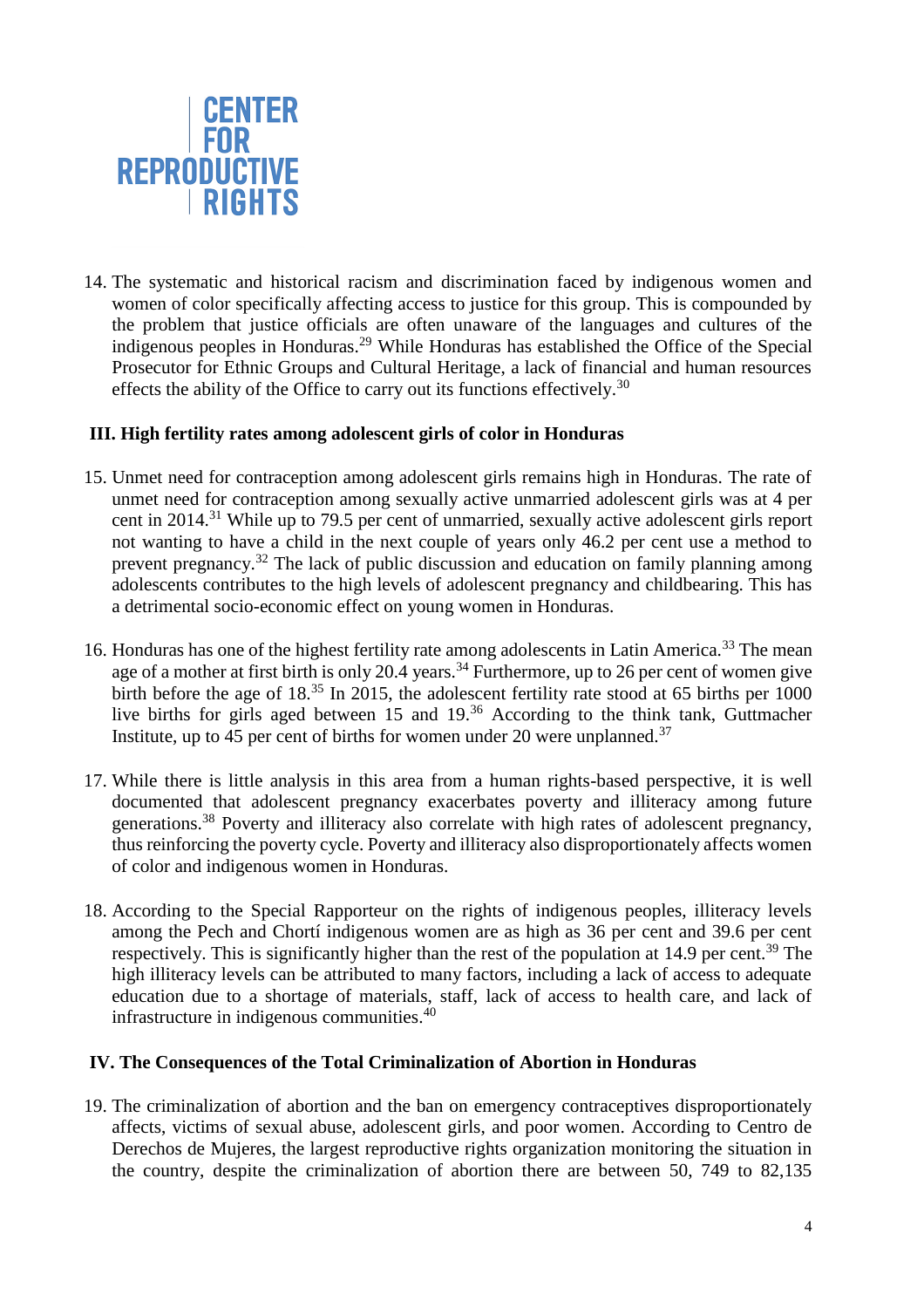

abortions still taking place every year in Honduras.<sup>41</sup> Furthermore, estimates put clandestine abortions obtained by women and girls who are victims of rape as high as  $17$  per cent.<sup>42</sup> In countries where abortion is criminalized women are forced to undergo unsafe procedures.<sup>43</sup> In Honduras up to five per cent of maternal deaths are association with unsafe abortions.<sup>44</sup> This means that the criminalization of abortion and the ban on emergency contraceptive has led to preventable deaths of Honduran women.

# **V. Reproductive rights in the context of Zika**

- 20. With more than 32,385 suspected cases registered in Honduras as of January 2018 according to the to the Pan American Health Organization ("**PAHO**"), <sup>45</sup> Honduras has maintained its stance against abortion and reproductive rights even in the face of the Zika virus outbreak, which the Centers for Disease Control and Prevention concluded is a cause of neurological disorders (including microcephaly) in foetuses. <sup>46</sup> Existing high rates of clandestine unsafe abortion in effected countries have risen correspondingly, thereby further increasing risks of complications and related maternal mortality and morbidity. The New England Journal of Medicine published a report in June 2016 showing that requests for abortion pills increased 36 to 108 percent in many Central American countries, including by 75.7 percent in Honduras, following the PAHO's November 2015 epidemiologic alert for Zika.<sup>47</sup> Although Honduras's February 2016 declaration of a state of emergency was a step in the right direction, protecting women's reproductive rights is a permanent concern particularly in the context of emergency contraception.
- 21. Honduras should adopt a human rights-based response to the Zika virus that respects, protects and fulfils women's human rights in accordance with international human rights law and standards and international public health guidance and good practice. This response should take a holistic and comprehensive approach to the provision of sexual and reproductive health services by ensuring that such services and information are widely available and accessible throughout rural and urban areas. It also should include measures to reform laws and policies that criminalize and restrict access to safe abortion services and emergency contraception.

# **VI. Reproductive Rights Violations and Forced Sterilization for Women HIV Positive**

22. A woman's right to make informed decisions regarding her sexual and reproductive health free from any kind of coercion, discrimination, or violence—is paramount. Specifically, denying women access to complete information regarding health risks during pregnancy and childbirth is a clear and flagrant violation of their reproductive rights, which is only aggravated when these violations are the result of discrimination against women living with HIV. In Honduras, women living with HIV do not have adequate access to reproductive health information. As a result, these women have become the subject of forced sterilization. Rather than inform these women about contraception in order to preserve their health, they are pressured to use contraceptives or told that sterilization is their only option.<sup>48</sup>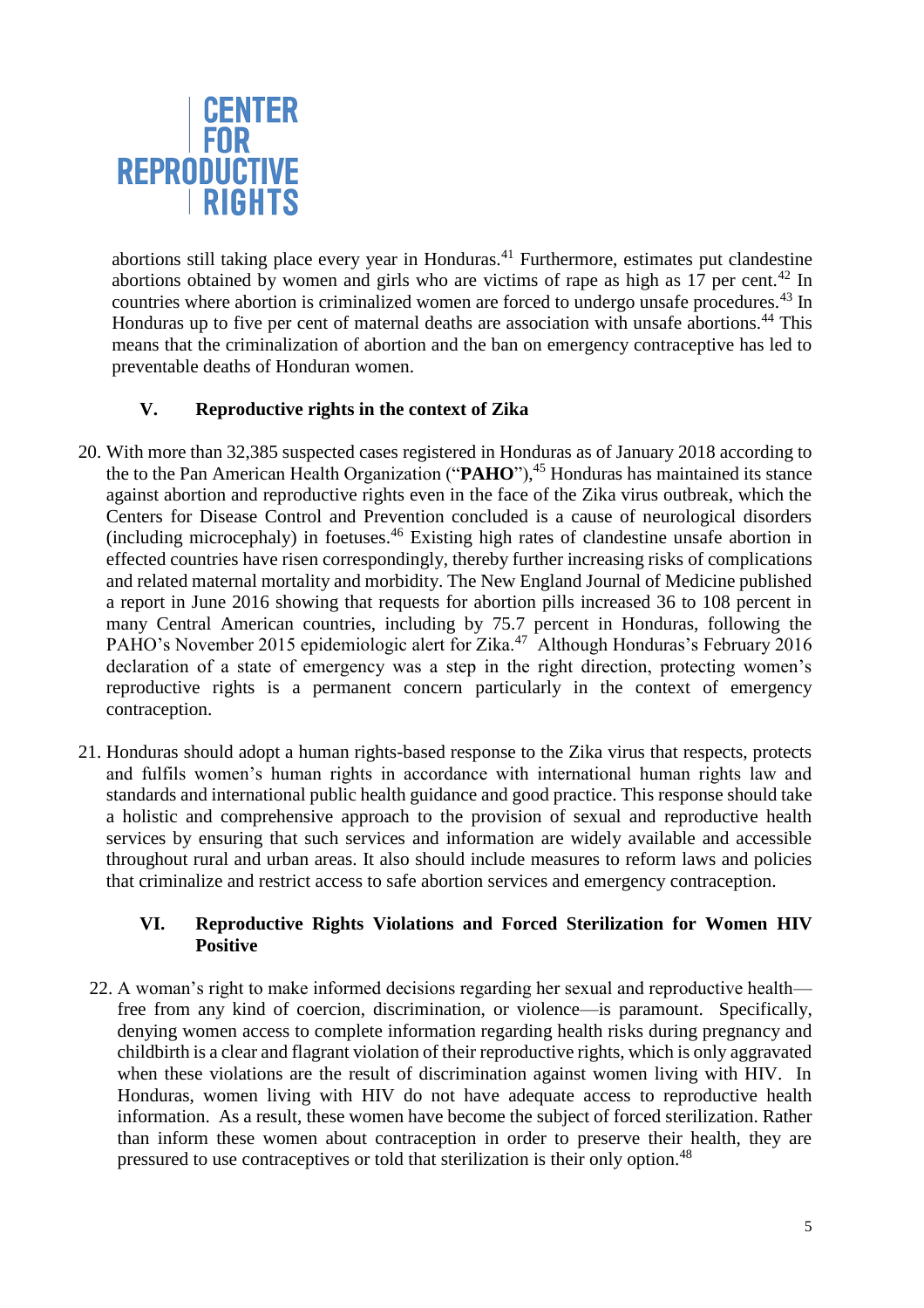

- 23. Women living with HIV in Honduras are reportedly pressured or forced to use contraceptives. Despite the fact that science and medicine have progressed to prevent mother-to-child transmission of HIV,<sup>49</sup> healthcare providers in Honduras continue to misinform these women about the probability of such transfer. According to a recent study, 11 percent of the women living with HIV who participated in the study indicated they had been pressured by healthcare providers to use contraceptives due to being HIV positive.<sup>50</sup>
- 24. A thin line exists between pressuring women to use contraceptives on the one hand and campaigns for the prevention of HIV transmission and unplanned pregnancy on the other. However, in Honduras, healthcare providers specifically and explicitly pressure women who are HIV positive to use contraception when they seek medical attention.<sup>51</sup>
- 25. Women living with HIV in Honduras also have reported pressure to undergo sterilization once they discover they are HIV positive.<sup>52</sup> Such cases range from basic intimidation to forced sterilization – and healthcare providers play a key role. Healthcare providers tell these women that due to their condition as HIV-positive patients, they cannot have children and therefore must consent to sterilization.<sup>53</sup> Twenty percent of Honduran women living with HIV who participated in a Central American-focused study reported being victims of forced sterilization due to misinformation or lack of informed consent.<sup>54</sup> Additionally, women living with HIV have been subject to sterilization without their consent during caesarean procedures. This position has been rejected by the International Federation of Gynecology & Obstetrics, which highlights the importance of informed consent prior to undergoing sterilization and the obligation to respect a woman's decision, even in cases where refusal could be harmful to her health.<sup>55</sup> Forced sterilization has been widely condemned and rejected worldwide in all circumstances and under all conditions.
- 26. As a result of the lack of public sources of information and sexual and reproductive education in Honduras, women living with HIV rely on information provided by healthcare providers about their condition as HIV positive and their alternatives concerning reproduction and prevention of mother-to-child transmission of HIV. Healthcare providers' responsibility is even more critical, as the lack of complete information or the communication of erroneous information becomes a key factor in these women's decisions to undergo sterilization. This should be a cause of concern for the Committee and necessitates the design and implementation of public health policies to inform the population about HIV and reproductive options, including policies targeted specifically at women.

### **V. International calls on Honduras to reform its restrictive reproductive laws and policies**

27. In August 2017, the U.N. Human Rights Committee recommended to Honduras:

*"The State party should, as a matter of urgency, amend its legislation to help women prevent unwanted pregnancies and to ensure that they do not have to seek clandestine abortions that could endanger their lives and health. In this connection, the State party should ensure*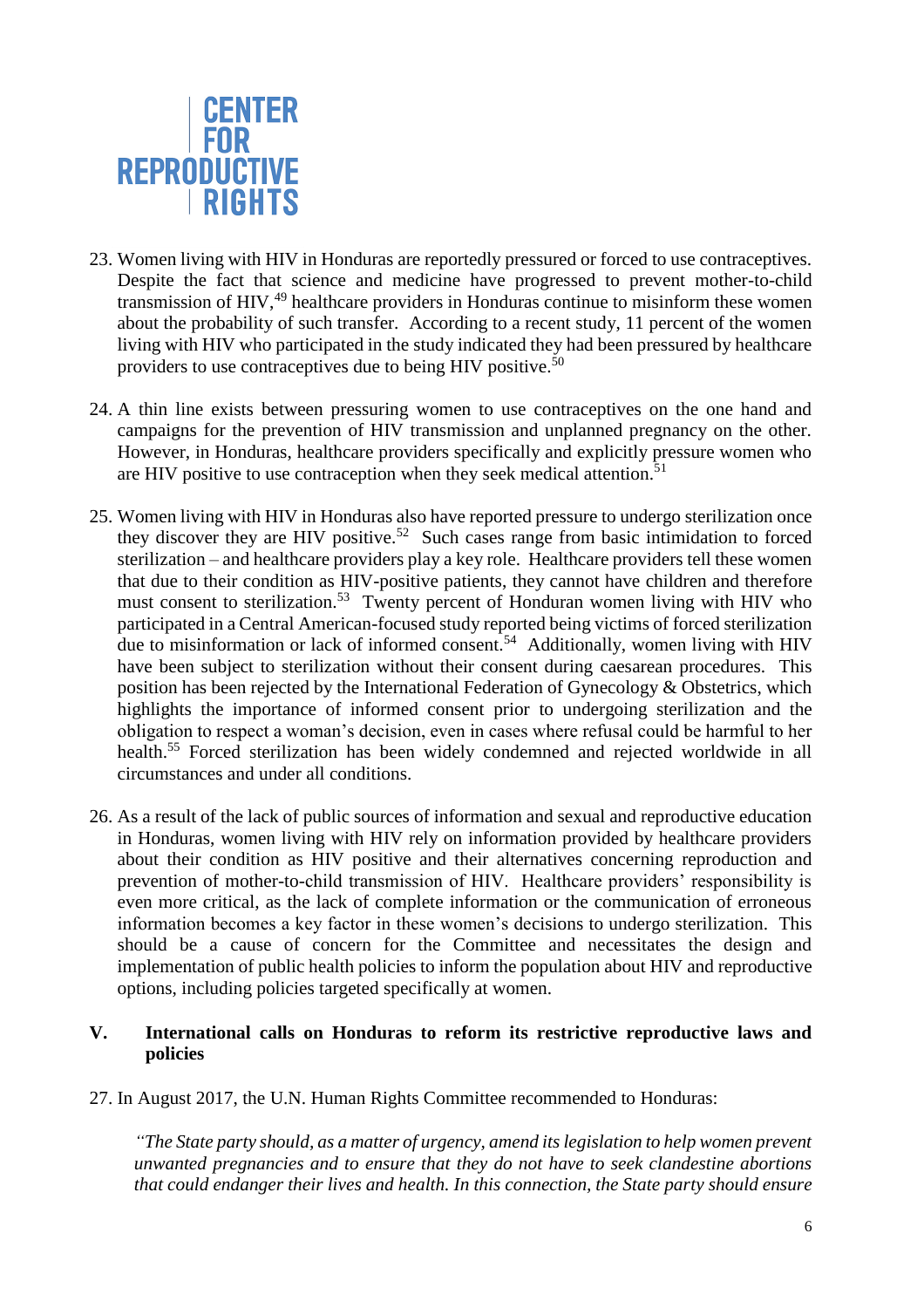

*access to safe, legal abortions, particularly in cases where the woman's life or health is in danger and in cases of rape, incest or fetal unviability due to an abnormality, and consider decriminalizing abortion. The State party should lift the ban on the emergency contraceptive pill. It should also keep precise statistics regarding the impact of restrictions on abortion and the emergency contraceptive pill on the life and health of women and girls and increase the number of programmes designed to provide full access to sexual and reproductive health services and contraceptives and raise awareness of sexual and reproductive health among men, women and children throughout the country."<sup>56</sup>*

28. In November 2016, the U.N. Committee on Convention on the Elimination of All Forms of Discrimination against Women (CEDAW) recommended that Honduras look into positive experiences and practices of countries in the region that have reviewed their restrictive interpretations of therapeutic abortions and accepted abortions be decriminalized in cases of rape or incest, threats to the life and/or health of the mother and severe fetal impairment. The CEDAW Committee also expressed concern on:

"*the prohibition of the promotion, use, sale and purchase of emergency contraception, any policy or programme related thereto and the free or paid distribution and commercialization of emergency contraception, including when pregnancy results from rape or incest, and that the Supreme Court declared the constitutionality of this prohibition in 2012."<sup>57</sup>*

29. In July 2016, the U.N. Committee on Economic, Social and Cultural Rights, expressed concern that the criminalization of abortion, and the ban on emergency contraceptives effects Honduran women and adolescent girl's rights to exercise their sexual and reproductive health. It recommended that Honduras:

"*[r]econsider its ban on abortion with a view to ensuring compatibility with other fundamental rights, such as women's right to health and life, and to respecting women's dignity, in particular within the framework of the Criminal Code reform that is currently under discussion… [l]ift the ban on the distribution of emergency contraceptives and take the necessary steps to ensure the accessibility, availability and affordability of emergency contraception to all women and adolescents in the State party*".<sup>58</sup>

- 30. At Honduras' last U.N. Human Rights Council Universal Periodic Review in May 2015, Norway recommended that Honduras consider legalizing abortion in cases of rape or incest.<sup>59</sup>
- 31. In 2015, the Special Rapporteur on violence against women expressed concern that the absolute prohibition of abortion has led to women and girls who become pregnant as a consequence of rape or incest to resort to unsafe and clandestine abortions. <sup>60</sup> In some instances this has led to fatal consequences.
- 32. Despite the international clamor for change, Honduras' discriminatory laws remain in place.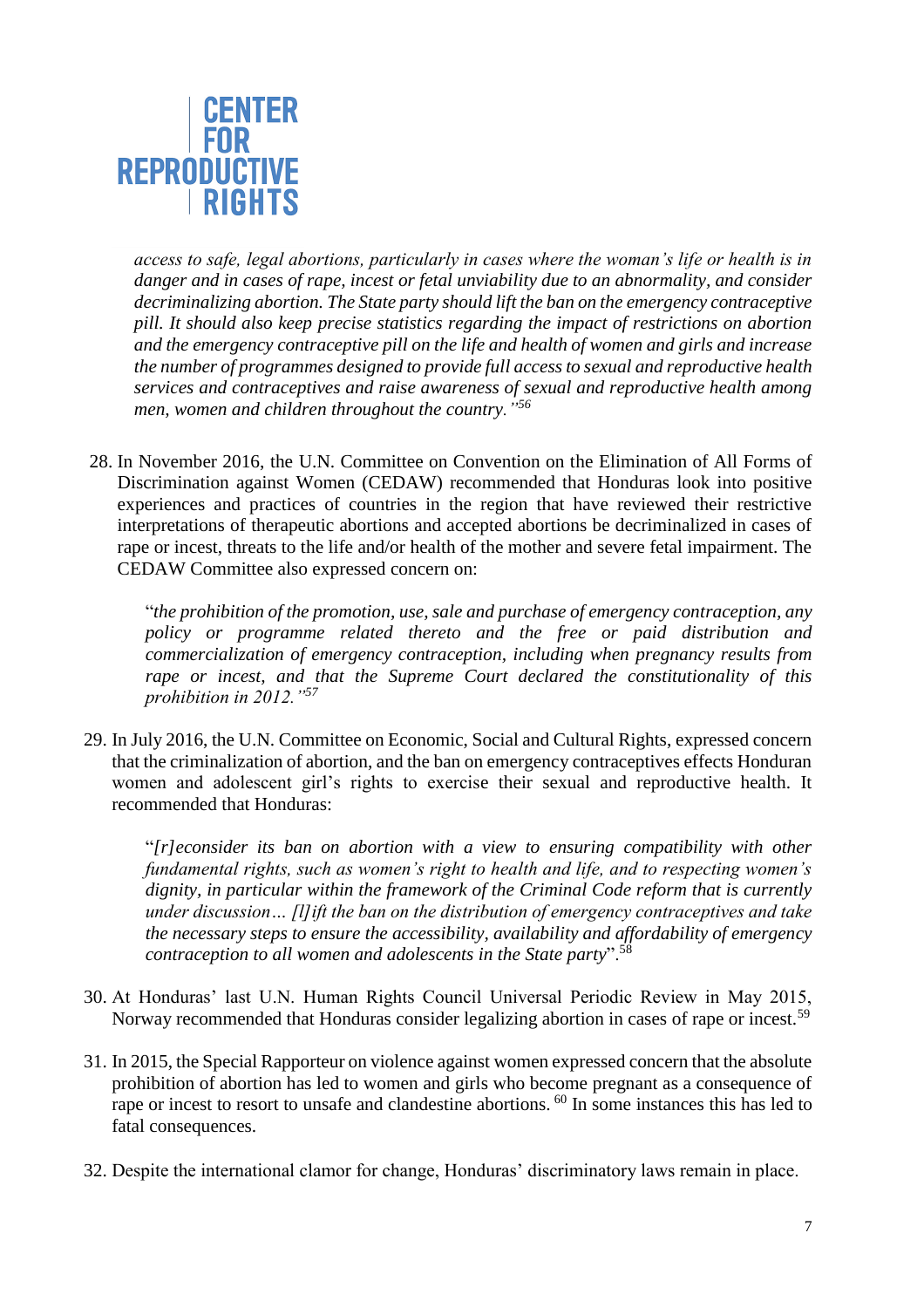

# **VI. Recommendations for Honduras**

- 33. We respectfully suggest that the Council make the following recommendations to Honduras:
	- 1. To rapidly approve legislation that would reform its current law imposing a total abortion ban to recognize and guarantee access to abortions at minima in the following exceptions:
		- a. When the pregnancy endangers a woman's life or health;
		- b. When the pregnancy is the result of rape, incest or artificial insemination without the woman's consent.
		- c. When the pregnancy is not viable
	- 2. To rapidly derogate the Ministerial agreement 24-77 that prohibits the use of Emergency Contraception (PAE) and to approve legislation granting access to comprehensive reproductive health care services, including the access to emergency contraception.
	- 3. To urgently approve and implement the Protocol of Integral Attention for Victims and/or Survivors of Sexual Violence.
	- 4. To approve and to implement legislation enhancing effective protection for female victims of domestic and sexual violence and improving access to the justice system.
	- 5. To formulate and actively implement policies to provide widespread dissemination of accurate family planning to allow women (and in particular adolescent girls and women HIV positive) to exercise their reproductive rights without discrimination.
	- 6. To improve data collection and analysis of incidents of violence against women, including sexual violence, and to also include in that data information related to the race and ethnic origin of victims.
	- 7. To effectively protect human rights defenders and investigate all complaints of crimes perpetrated against them.
- 34. If you have any questions, or would like further information, please do not hesitate to contact the undersigned.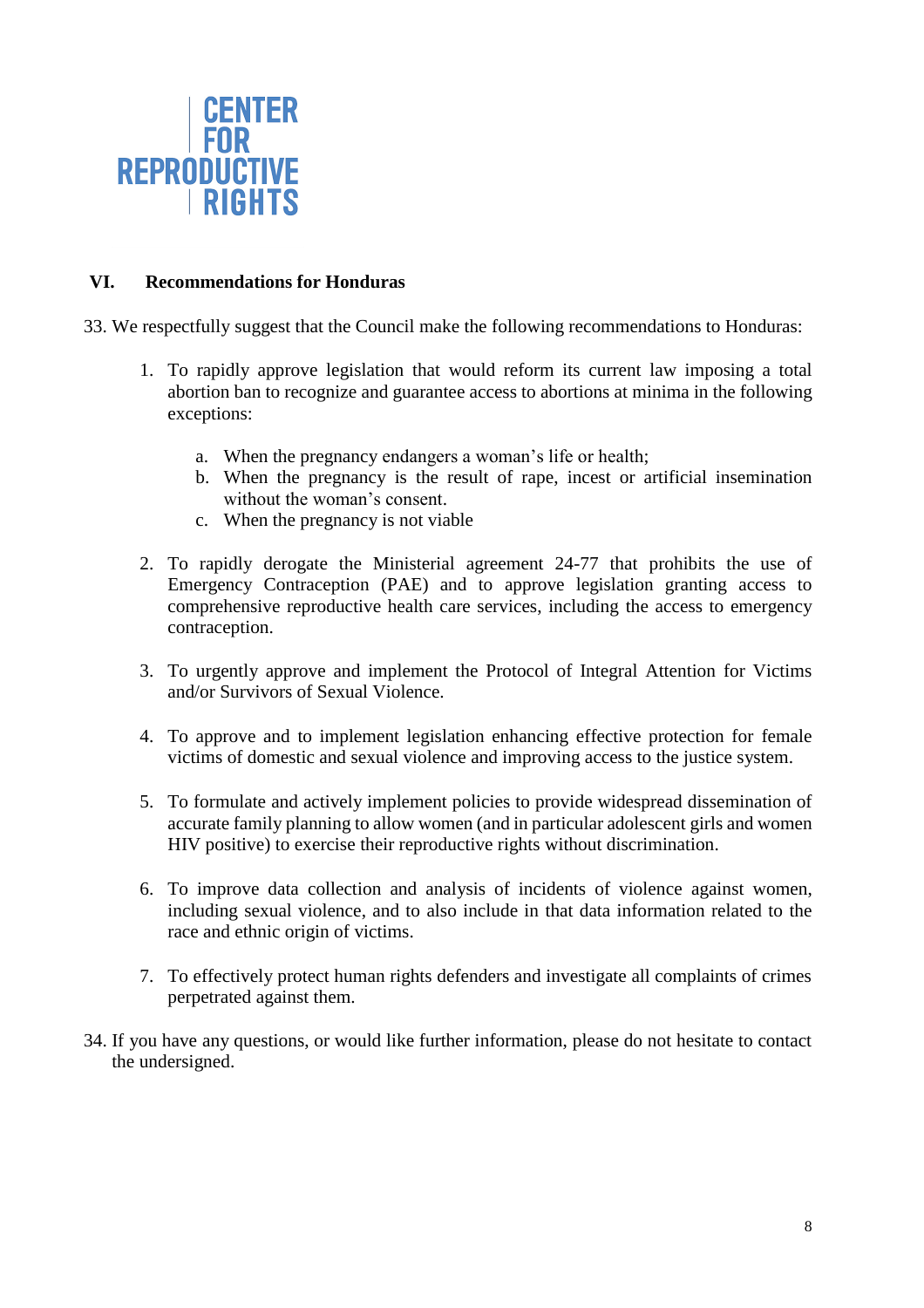

**Catalina Martínez Coral** Regional Director for Latin America and the Caribbean, Global Legal Program Center for Reproductive Rights Cmartinez@reprorights.org Carrera 6 No. 26-85, Piso 9. Bogotá, Colombia

<sup>&</sup>lt;sup>1</sup> United Nations Population Division, Honduras: Abortion Policy And Reproductive Health Context, Department of Economic and Social Affairs, *available at* www.un.org/esa/population/publications/abortion/doc/honduras.doc [hereinafter U.N. Population Division] l

<sup>&</sup>lt;sup>2</sup> Código Penal de Honduras [Hond. Penal Code], art. 126, 127, 128, 132 (Hond.) [hereinafter Penal Code] <sup>3</sup> Centro de Derechos de Mujeres, Abortions in Honduras, (Feb. 11, 2016), *available at* 

<http://derechosdelamujer.org/abortion-in-honduras/> [hereinafter Abortions in Honduras].

<sup>4</sup> Committee on the Elimination of Racial Discrimination, *Concluding observation on the combined initial and second to fifth periodic reports of Honduras*, U.N. Doc CERD/C/HND/CO/1-5 (March 13, 2014).

<sup>5</sup> World Health Organization (WHO), Emergency Contraception, Fact Sheet, (2 Feb. 2018), *available at* 

[http://www.who.int/mediacentre/factsheets/fs244/en/#](http://www.who.int/mediacentre/factsheets/fs244/en/) [hereinafter Emergency Contraction].

<sup>6</sup> Emergency Contraception, *supra* 8.  $^7$  Id.

<sup>&</sup>lt;sup>8</sup> Secretaría de Salud, Acuerdo No. 2744 (Honduras) (2009), [Secretariat of Health, Agreement No. 2744 of 2009].

<sup>&</sup>lt;sup>9</sup> Center for Reproductive Rights, Honduras: Sexual Violence and Total Bans on Emergency Contraception and Abortion, (2015) *available at* 

[https://www.reproductiverights.org/sites/crr.civicactions.net/files/documents/25MAR15%20GLP\\_LAC\\_Honduras\\_Factsheet](https://www.reproductiverights.org/sites/crr.civicactions.net/files/documents/25MAR15%20GLP_LAC_Honduras_Factsheet_Final%20AS%20FILED%20(1).pdf) Final%20AS%20FILED%20(1).pdf

<sup>10</sup> U.N. Human Rights Office of the High Commissioner, *Honduras needs progressive reform of an abortion law to advance*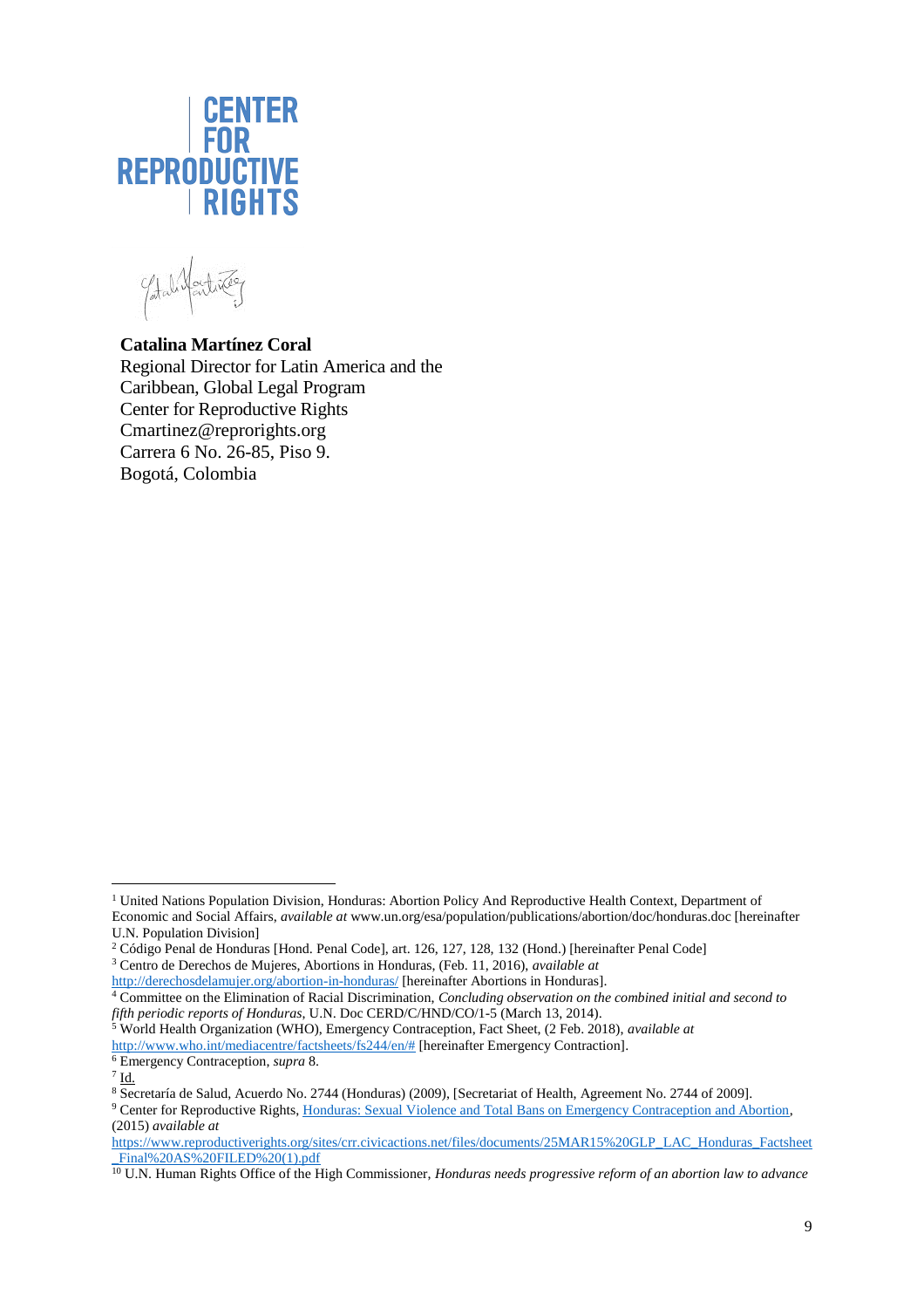

*women's human rights, say UN experts,* (Apr. 28, 2017), *available at* 

[http://www.ohchr.org/EN/NewsEvents/Pages/DisplayNews.aspx?NewsID=21549&LangID=](http://www.ohchr.org/EN/NewsEvents/Pages/DisplayNews.aspx?NewsID=21549&LangID).

<sup>11</sup> Center for Reproductive Rights, Honduras Reinforces Total Abortion Ban, (May. 5, 2017), *available at*  <https://www.reproductiverights.org/press-room/honduras-reinforces-total-abortion-ban>

<sup>12</sup> Human Rights Council, *Special Rapporteur on violence against women, its causes and consequences, Mission to Honduras*, para. 53, U.N. Doc. A/HRC/29/27/Add.1 (Mar. 31, 2015) (by Rashida Manjoo) [hereinafter Manjoo]. <sup>13</sup> United Nations Office on Drugs and Crime, Crime and Crime Justice, Honduras Homicide and other criminal offences, (last updated on 19 May 2017) <http://www.unodc.org/unodc/en/data-and-analysis/statistics.html> [hereinafter

UNODC] <sup>14</sup> Centro de Derechos de Mujeres, Numbers and Reflexions: Violence against women during 2017-2018. Available at: [https://derechosdelamujer.org/documentos/datos-y-reflexiones-violencia-contra-las-mujeres-durante-2017-](https://derechosdelamujer.org/documentos/datos-y-reflexiones-violencia-contra-las-mujeres-durante-2017-2018/)

[2018/](https://derechosdelamujer.org/documentos/datos-y-reflexiones-violencia-contra-las-mujeres-durante-2017-2018/)

i

<sup>15</sup> Available at: <https://tiempo.hn/cerca-de-200-mujeres-han-sido-asesinadas-en-2019-segun-visitacion-padilla/> <sup>16</sup> UN Women Press Release, UN Women Calls on Member States and Stakeholders to Take Urgent Action against Femicide, (Jun. 26, 2012), *available at* [http://www.unwomen.org/2012/06/un-women-calls-on-member-states-and](http://www.unwomen.org/2012/06/un-women-calls-on-member-states-and-stakeholders-to-take-urgent-action-against-femicide/)[stakeholders-to-take-urgent-action-against-femicide/.](http://www.unwomen.org/2012/06/un-women-calls-on-member-states-and-stakeholders-to-take-urgent-action-against-femicide/)

<sup>17</sup> Manjoo, *supra* 15.

<sup>18</sup> UNODC, *supra* 16.

<sup>19</sup> United States Department of State, Honduras Human Rights Report (2016), 24 *available at*  <https://www.state.gov/documents/organization/265808.pdf>

*20 U.N. Women, Joining Forces with Zonta International to End Violence against Women, (Dec. 19, 2013), available at [http://www.unwomen.org/en/news/stories/2013/12/joining-forces-with-zonta-international-to-end-violence-against-women.](http://www.unwomen.org/en/news/stories/2013/12/joining-forces-with-zonta-international-to-end-violence-against-women)* <sup>21</sup> Committee on the Elimination of Racial Discrimination, *General Recommendation 25, Gender Related Dimensions of Racial Discrimination*, U.N. Doc. A/55/18, annex V at 152 (Mar. 20, 2000); Committee on the Elimination of Racial Discrimination, *Concluding observation on the combined initial and second to fifth periodic reports of Honduras*, U.N. Doc CERD/C/HND/CO/1-5 (March 13, 2014).

<sup>22</sup> Human Rights Council, *Report of the Special Rapporteur on the rights of indigenous peoples on her visit to Honduras*, para. 20, U.N. Doc. A/HRC/33/42/Add.2 (Jul. 21, 2016) (by Victoria Tauli Corpuz) [hereinafter Tauli Corpuz]. <sup>23</sup> Id.

<sup>24</sup> The New York Times, *Honduras Police Arrest Executive in Killing of Berta Cáceres, Indigenous Activist*, (Mar. 3, 2018) *available at* <https://www.nytimes.com/2018/03/03/world/americas/honduras-berta-caceres.html>

<sup>25</sup> Tauli Corpuz, *supra* 24, Annex Observation on the situation in Rio Blanco, para 19.

<sup>26</sup> Manjoo, *supra* 15.

<sup>27</sup> U.N. Office of the High Commissioner, *Special Rapporteur on violence against women finalizes country mission to Honduras and calls for urgent action to address the culture of impunity for crimes against women and girls* (Jul. 7, 2014), *available at* <http://www.ohchr.org/EN/NewsEvents/Pages/DisplayNews.aspx?NewsID=14833>

<sup>28</sup> Research Directorate, Immigration and Refugee Board of Canada, *Honduras: Domestic Violence; Legislation and Protection Available to Victim*, (Jan. 13, 2010) para 7, *available at* [http://www.irb-](http://www.irb-cisr.gc.ca:8080/RIR_RDI/RIR_RDI.aspx?id=452742&1=e)

[cisr.gc.ca:8080/RIR\\_RDI/RIR\\_RDI.aspx?id=452742&1=e](http://www.irb-cisr.gc.ca:8080/RIR_RDI/RIR_RDI.aspx?id=452742&1=e)[.](https://larrlasa.org/articles/10.25222/larr.73/main-text-B60) 

<sup>29</sup> Tauli Corpuz, *supra* 26, Annex Observation on the situation in Rio Blanco, para 30 <sup>30</sup> *Id*, para 32.

<sup>31</sup> Guttmacher Institute, [Sexual and Reproductive Health](https://www.guttmacher.org/fact-sheet/sexual-and-reproductive-health-young-women-honduras) of Young Women in Honduras, (Jul. 2014) *available at* <https://www.guttmacher.org/fact-sheet/sexual-and-reproductive-health-young-women-honduras> [hereinafter Sexual and Reproductive Health of Young Women in Honduras]

<sup>32</sup> WHO, [Adolescent contraceptive use Republic of Honduras,](http://apps.who.int/iris/bitstream/handle/10665/252380/WHO-RHR-16.59-eng.pdf;jsessionid=F1F6204BE298A6580D31A0BFE1CCF772?sequence=1) (Apr. 2018) *available at* 

[http://apps.who.int/iris/bitstream/handle/10665/252380/WHO-RHR-16.59-](http://apps.who.int/iris/bitstream/handle/10665/252380/WHO-RHR-16.59-eng.pdf;jsessionid=F1F6204BE298A6580D31A0BFE1CCF772?sequence=1)

[eng.pdf;jsessionid=F1F6204BE298A6580D31A0BFE1CCF772?sequence=1](http://apps.who.int/iris/bitstream/handle/10665/252380/WHO-RHR-16.59-eng.pdf;jsessionid=F1F6204BE298A6580D31A0BFE1CCF772?sequence=1)

<sup>33</sup> Guttmacher Institute, Early Childbearing in Honduras: A Continuing Challenge, (Sep. 2006), *available at*  <https://www.guttmacher.org/report/early-childbearing-honduras-continuing-challenge>

<sup>34</sup> CIA, *supra* 2.

<sup>35</sup> U.N. Population Fund, *Adolescent Pregnancy: Review of the Evidence* (2013) *available at*  [https://www.unfpa.org/sites/default/files/pub-pdf/ADOLESCENT%20PREGNANCY\\_UNFPA.pdf](https://www.unfpa.org/sites/default/files/pub-pdf/ADOLESCENT%20PREGNANCY_UNFPA.pdf)

<sup>36</sup> U.N. Development Programme, *2016 Human Development Report* (2016) *available at* 

[http://hdr.undp.org/sites/default/files/2016\\_human\\_development\\_report.pdf](http://hdr.undp.org/sites/default/files/2016_human_development_report.pdf)

<sup>37</sup> Sexual and Reproductive Health of Young Women in Honduras, *supra* 24.

<sup>38</sup> Azevedo, Joao Pedro et. al., Embarazo-adolescente-resumen-2013 (*Teenage pregnancy summary 2013)* (2013) available

*at* <http://documents.worldbank.org/curated/en/983641468238477531/Embarazo-adolescente-resumen-2013>

<sup>39</sup> Tauli Corpuz, *supra* 26, para 66.